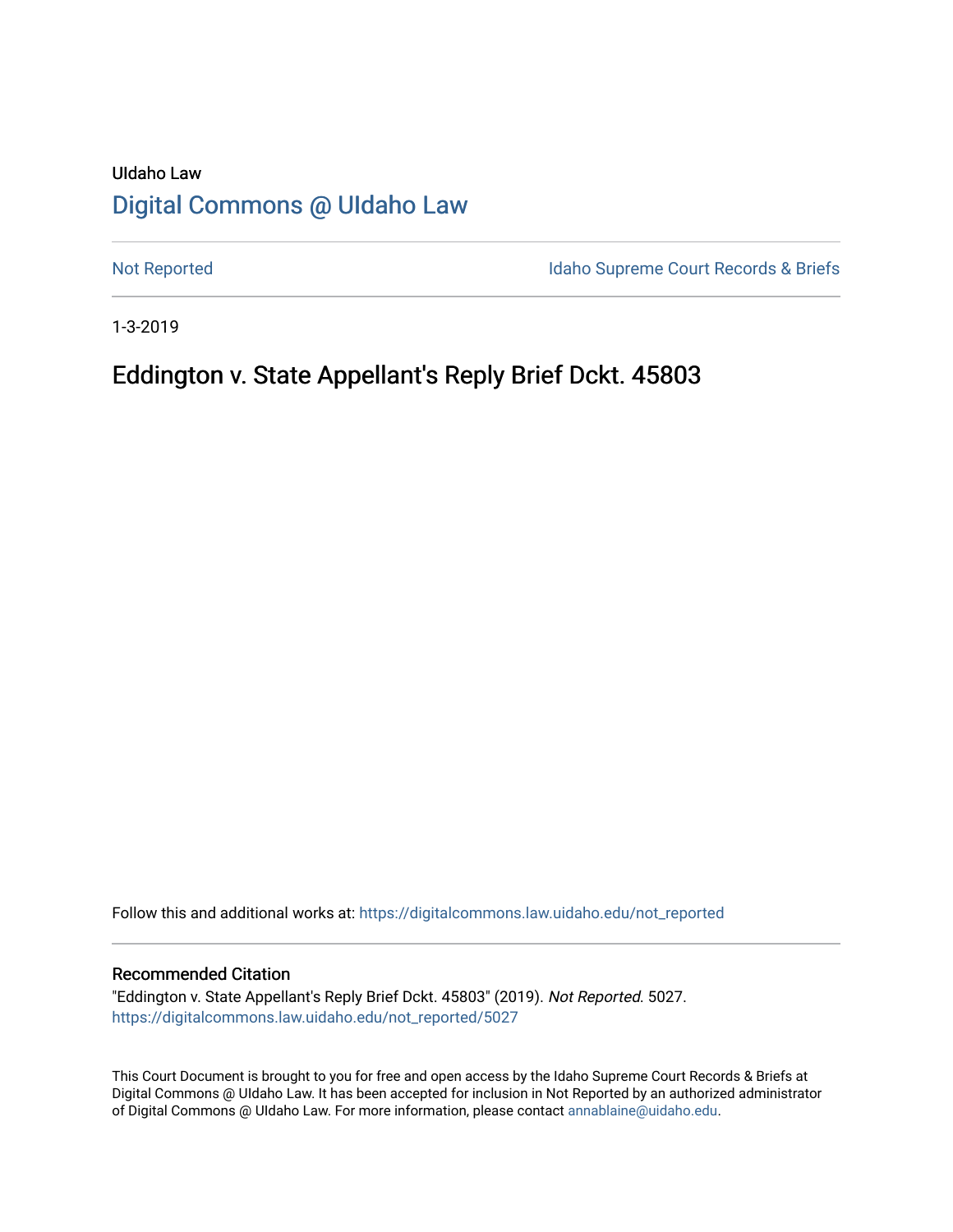|       | JAN 0 3 2019                       |  |
|-------|------------------------------------|--|
| 9. FI | Supreme Court<br>Entered on ATS by |  |

### IN THE SUPREME COURT OF THE STATE OF IDAHO

| RONALD S. EDDINGTON,   |  |       |
|------------------------|--|-------|
|                        |  |       |
| Petitioner/Appellant,  |  | Supr  |
| $-VS-$                 |  | 2018  |
|                        |  | Ada ( |
| <b>STATE OF IDAHO,</b> |  |       |
|                        |  |       |
| Respondent.            |  |       |

eme Court Dockett No. 45803-**County No. CVPC 2015 16861** 

### APPELLANT REPLY BRIEF

Appeal from the District Court of the Fourth Judicial District of the

State of Idaho, in and for Ada County

Hon. Lynn Norton, District Judge

RONALD S. EDDINGTON, l000110732 Eagle Pass Correctional Facility C Block 17 P.O. Box 849 410 S. Bibb Ave. Eagle Pass, Texas 78853

REPRESENTATING HIMSELF, PROSE

**LAWRENCE WASDEN** Attorney General State of Idaho

JOHN C. McKINNEY Deputy Attorney General Criminal Law Division P. 0. Box 83720 Boise, Idaho 83720-0010 (208)-334-4534 E-mail: ecf@ag.idaho.gov

ATTORNEYS FOR DEFENDANT-RESPONDENT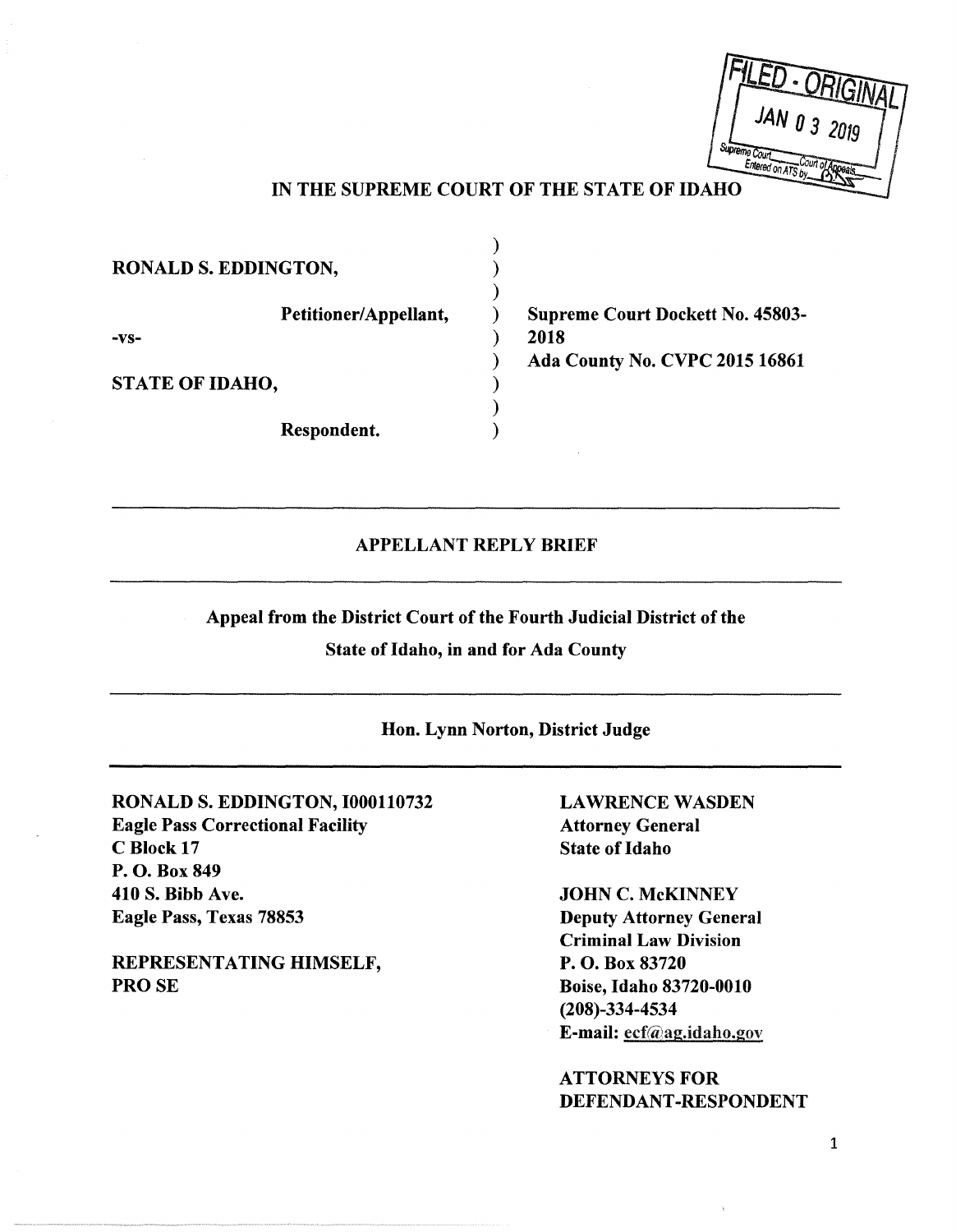## **TABLE OF CONTENTS**

|                       | <b>PAGE</b> |
|-----------------------|-------------|
|                       |             |
|                       |             |
|                       |             |
| $\mathbf{IV}_{\cdot}$ |             |
|                       |             |

### **I. TABLE OF AUTHORITIES**

# **STATUES**

Idaho Code, § 19-852

### **CASES**

| Sparks v. State, 92 P.3d 542, 548, 140 Idaho 292, 298 (Id. App. 2004)4 |  |
|------------------------------------------------------------------------|--|
|                                                                        |  |
|                                                                        |  |
|                                                                        |  |

 $\sim$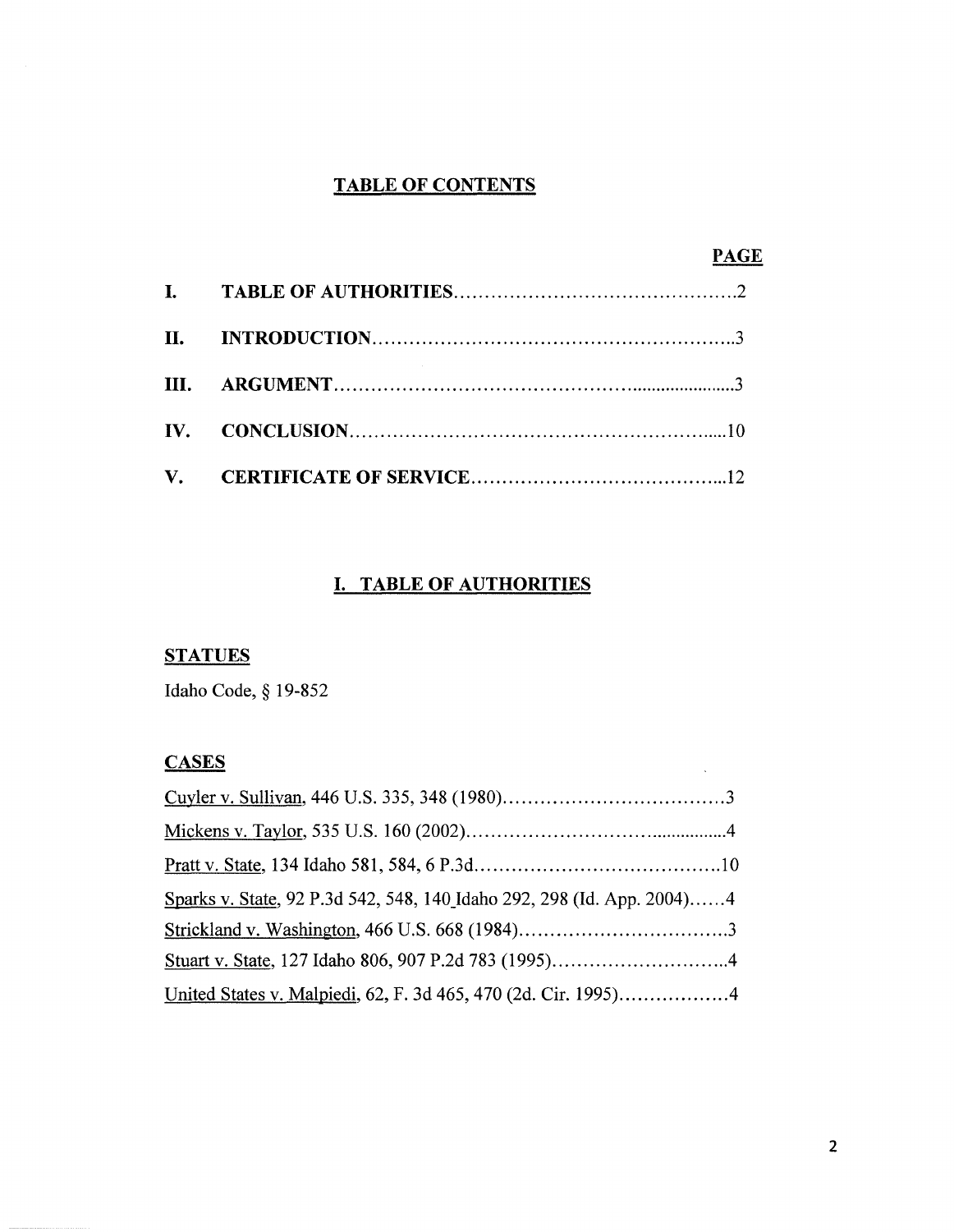#### **II. INTRODUCTION**

Respondent argues that the District Court did not err in dismissing all of Mr. Eddington's claims after evidentiary hearing. However, the State's argument is both nonsensical and contrary to the facts and the law. The State applies great weight to the testimony of Michael Bartlett, but that is an inadequate finding as the evidence completely contradicts Mr. Bartlett's testimonial narrative. As Mr. Eddington put forth in his Appellant's Opening Brief, there is no evidentiary support for the dismissal of Mr. Eddington's claims. (See App. Brief.). For most of its argument, the State reiterates or simply defers to the District Court's dismissal with only a few specific arguments of its own. Since Mr. Eddington addressed the District Court's dismissal substantially in his Opening Brief, the State's individual arguments will be addressed in reply. Moreover, even though Respondent requested three separate extensions delaying this matter approximately three months, Respondent's substantial briefing amounted to only nine pages of argument. (Not including attached exhibit.).

### **III. ARGUMENT**

Defendants are guaranteed effective assistance of counsel under the Sixth and Fourteenth Amendments to the United States Constitution and Idaho Constitution Article 1 § 13; I. C. § 19- 852. A claim of ineffective assistance of counsel is analyzed under Strickland v. Washington, 466 U.S. 668 (1984). To prevail, a petitioner must prove: 1) Counsel's performance was deficient in that it fell below standards of reasonable professional performance; and 2) this deficient performance was prejudicial. 466 U.S. at 689. However, if a petitioner can demonstrate that an actual conflict of interest adversely affected his lawyer's performance,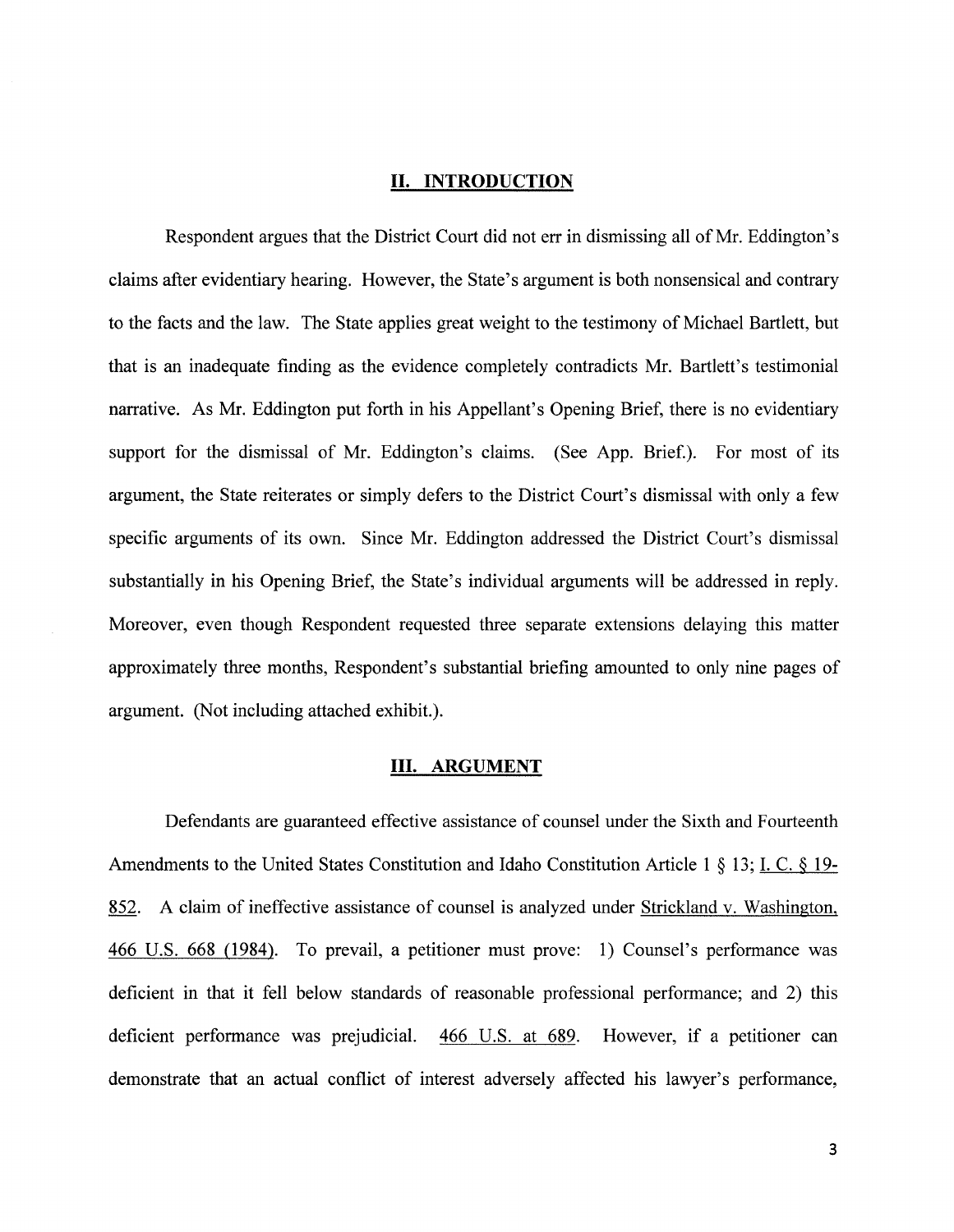pursuant to U.S. and Idaho law, the second prong of the Strickland test demonstrating prejudice is presumed. Cuyler v. Sullivan, 446 U.S. 335, 348 (1980); Sparks v. State, 92 P. 3d 542, 548, 140 Idaho 292,298 (Id. App. 2004).

The State submits no viable argument to refute the evidence presented by Mr. Eddington proving Mr. Bartlett's conflict of interest. The crux of the State's argument centers on Bartlett's testimony which, as shown in Mr. Eddington's extensive briefing, does not comport with the substantial weight of the evidence. "Credibility and weight of testimony are matters resolved by the trial court as trier of fact and will not be set aside on appeal unless clearly erroneous ... ". Stuart v. State, 127 Idaho 806, 907 P. 2d 783 (1995). As stated in United States v. Malpiedi, 62 F. 3d 465,470 (2d. Cir. 1995). there is the question of whether an attorney accused of ineffective assistance of counsel can be expected to testify accurately in post-conviction proceedings. These very concerns were also raised in Mickens v. Taylor, 535 U.S. 160 (2002), where pecuniary and reputational interests create an incentive for false testimony. Mr. Bartlett clearly makes statements concerning his actions regarding his conflict of interest, pressuring Mr. Eddington to accept the plea, and the police audio interviews that are provably false and for which there is no evidence at all. (See App. Brief.).

Bartlett testified it was his strategic choice to hold out Diana's dismissal until Mr. Eddington pied guilty, yet states at the plea hearing that he's concerned that the State will claim Mr. Eddington aided and abetted her alleged crime. That State argues, "There is nothing inconsistent about trial counsel's concerns that further contact by Diana with Carrie could lead to criminal charges against either or both Diana or Eddington. The fact that Eddington's trial counsel expressed each concern in separate proceedings does not show they are inconsistent." (Resp. Brief, p.8.).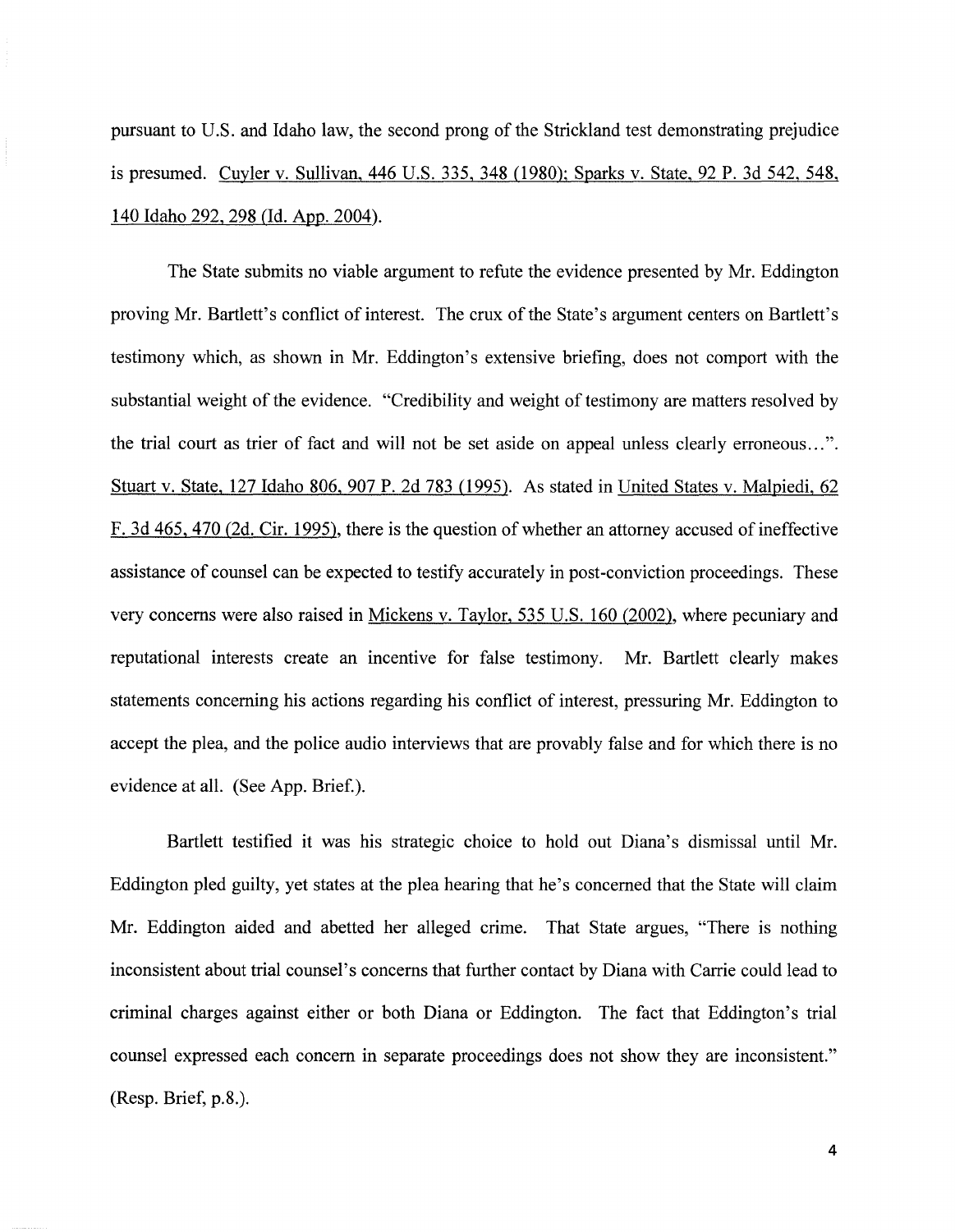At the plea hearing on January 16, 2013, Bartlett clearly states, "my concern is that they will claim he is aiding and abetting that crime." (Ex. H (Tr., p. 7, Ls. 15-18.)). Had the charge against Diana been dismissed, there would be no concern for his client being implicated in a charge that had since been dismissed. Yet, inconceivably, this is what Bartlett claims he wanted despite his concerns it could lead to more charges against his client. This makes no sense and is not a realistic or reasonable explanation for how these cases were handled until their resolution.

In addition, buttressing his claim of holding over Diana's dismissal is his false assertion that Diana's case was not adverse to Mr. Eddington's. In his testimony, Bartlett is asked by Prosecutor Akamatsu, "Have you been able to come up with any adverse, directly adverse, situation that you can imagine between these two cases?" Bartlett answers, "No." (11/15 Ev. Hr. (Tr., p. 236, Ls. 1-4.)). However, as shown, Mr. Bartlett divulged a directly adverse situation that greatly concerned him at Mr. Eddington's plea hearing.

Neither the State (Akamatsu) nor the District Court could agree or explain why Diana's case was rescheduled for the day after her son's sentencing. And, in fact, came up with completely different theories. The Court attributed it's finding to testimony at the evidentiary hearing that Bartlett did not give. (R. 269) (See Ev. Hr. Trs.). Akamatsu contrarily asserts that Prosecutor Faulkner held out Diana's dismissal to protect her "star witness", Carrie Eddington. She does not explain why Faulkner would choose to schedule each dismissal for the day after Mr. Eddington's crucial hearings. (App. Brief, p. 17.).

In a nonsensical passage of Respondent's Brief, there is an attempt to explain away the importance of the rescheduling of Diana's dismissal for after the sentencing hearing. The State argues, "Instead of contending that dismissal of Diana's case was contingent on his acceptance of the State's plea offer, Eddington argues that such dismissal hinged upon the State's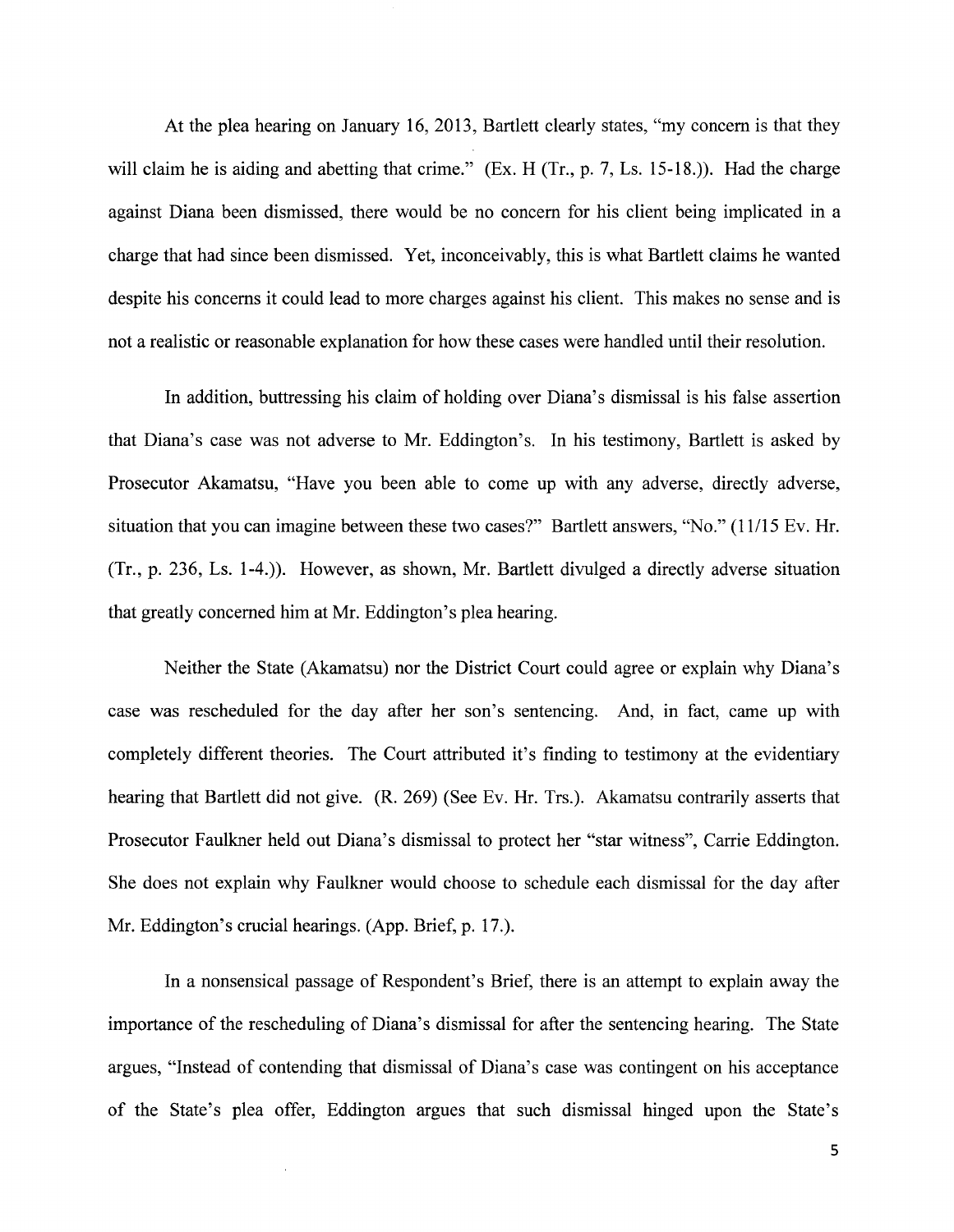satisfaction with his sentence. Eddington apparently understands that the rescheduling of his sentencing date could not have coerced his prior guilty plea. In short, the rescheduling of Eddington's sentencing date is irrelevant to his claim." (Resp. Brief, p. 7.).

As explained, in detail, in Appellant's Opening Brief, the relationship between Mr. Eddington's plea hearing and sentencing hearing, as well as Mr. Bartlett's conflict of interest, show that the State used Diana's dismissal to coerce Mr. Bartlett into furthering its interests regarding Mr. Eddington's case. Mr. Bartlett coerced his client to accept the plea the State wanted, and then the evidence shows the State refused to dismiss Diana's case until her son was sentenced, thus coercing Bartlett to refrain from defending Mr. Eddington at sentencing. This is what the facts and substantial evidence in the record show. (See Record, App. Brief.). This is the only reasonable explanation for the actions of all these actors. Bartlett's testimony is overwhelmingly rebutted by his stated awareness that he is concerned for his client's possible exposure to Diana's pending charge. (Ex. H.). Mr. Bartlett's "strategy" is rebutted by his acknowledgement of his extreme neglect and complete lack of awareness regarding Diana's no contact order with Carrie. (11/15 Ev. Hr. (Tr., pp. 267-269.)) (App. Brief, pp. 19-20).

It is important to note that both respondents and the District Court acknowledge in the dismissal and respondent's brief, respectively, that Mr. Eddington proved Mr. Bartlett was engaged in an actual conflict of interest. The Court states, "... Petitioner has failed to show by a preponderance of the evidence that any actual conflict was caused by Mr. Bartlett (sic) represented Petitioner and Petitioner's mother.:. But even if the first prong was met, the Petitioner has also failed to show by a preponderance of the evidence that he was prejudiced...". (R., p. 271) (Resp. Brief, p. 6). Although an actual conflict of interest presumes prejudice, Mr.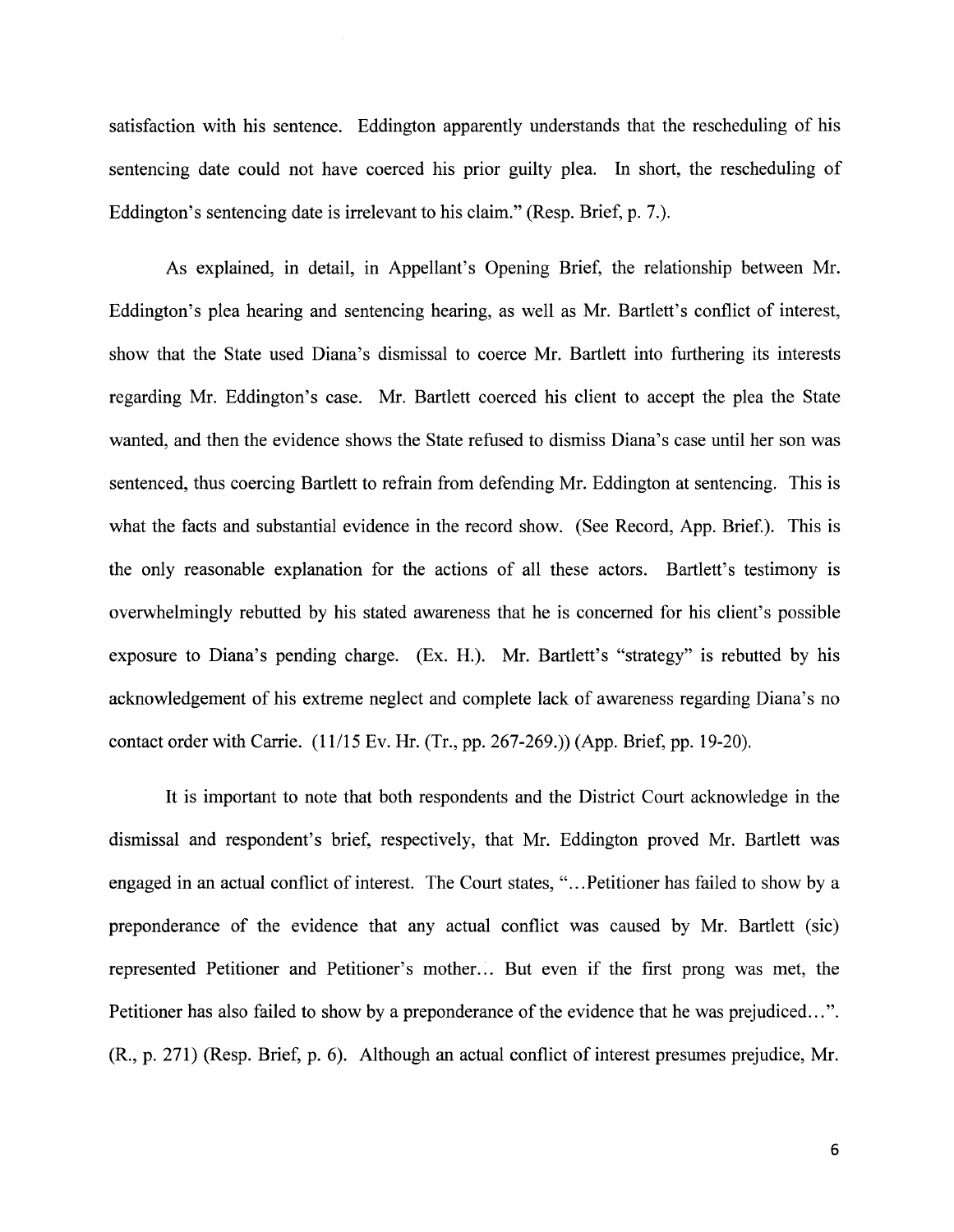Eddington, through substantial evidence, has shown prejudice in all those claims. (See App. Brief.).

Respondent's Brief states, "Eddington's argument in regard to his third claim is, in large part, an unsubstantiated and subjective running account of what he ascribes were his, his trial counsel's, and the state's intentions and motivations leading up to the entry of his guilty pleas. (See generally Appellant's Brief pp. 21-31.)". This statement is, again, nonsensical as every paragraph of Mr. Eddington's argument regarding the third claim is imbued with multiple citings of the substantial and competent evidence proving this claim. Mr. Eddington's recitation of the fact, his application of the law, and his extensive analysis are completely ignored in Respondent's Brief. (See App. Brief.).

In a footnote of Respondent's Brief (Resp. Brief, p. 10.), Respondent states, "Although not directly relevant to the precise issue presented here, it is worth noting that, at his plea entry hearing, Eddington admitted he "threatened to shoot [Carrie] with a gun" which "created a wellfounded fear in her that violence was imminent." (Pet. Ex. H, p. EE 49) 1/16/14 Tr., p. 19, Ls. 9- 14))." It is relevant to this footnote that Mr. Eddington testified that at his jail meeting with Bartlett the night before the hearing Mr. Bartlett yelled to Mr. Eddington, "You're going to say exactly what I tell you to say at the hearing, and you're not going to change anything, or things won't move forward like they should." (11/15 Ev. Hr.) (Tr., p. 120, Ls. 22-25.)). Also, of relevance is that earlier in the hearing both prosecutor Faulkner and Bartlett alluded to Mr. Eddington's mother's case in open court to Judge Norton. (Ex. H.) (Tr., p. 7.)). The very issue that concerned Mr. Eddington was reinforced by the two attorneys. Also relevant, Mr. Eddington was, as the evidence shows, completely unaware of the content of Carrie's audio police interviews. Thus, impacting any informed decision regarding this plea. (Ex. 22, 23)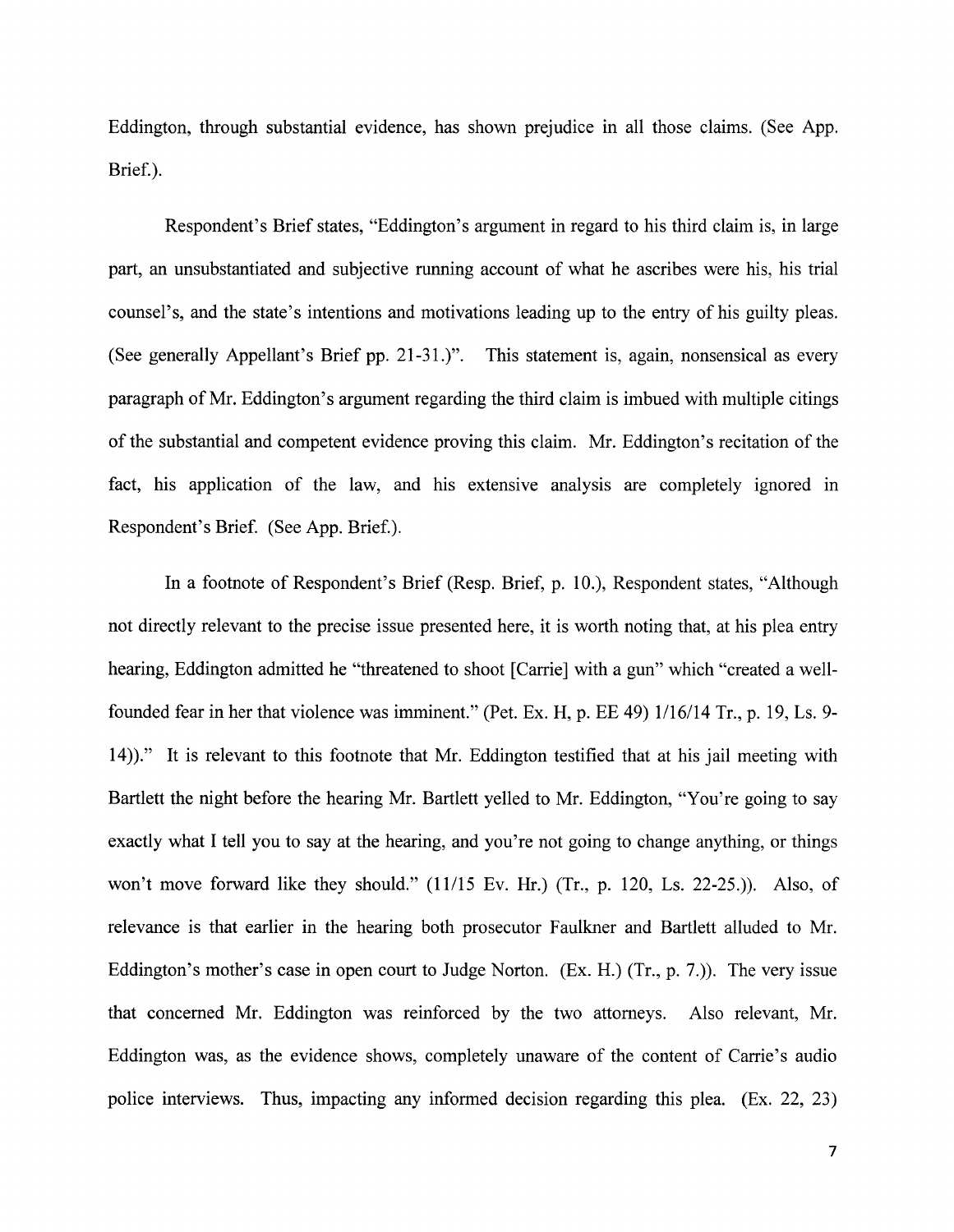(App. Brief, p. 23, p. 38). Mr. Eddington, under coerced duress from his own attorney, unaware of all the necessary information in his case to make an informed decision, felt he had no other alternative but to comply, thus resulting in manifest injustice.

Regarding the fifth and sixth claims, the State, citing only testimony by Bartlett, argues, "The record clearly provides substantial evidence showing that Eddington's trial counsel listen (sic) to the audio recordings of Carrie's police interviews, therefore, no further comment on that point is warranted. (See 11/15/17, Tr., p. 245, Ls. 5-11.)." As shown in extensive detail in Appellant's Brief, every bit of evidence in the record disproves Bartlett's testimony that he listened to the audio interviews of Carrie. (See App. Brief.). In fact, except for the January 15, 2013 jail meeting with Mr. Eddington, Bartlett never talks about or even alludes to the audio interviews anywhere in the case. (See Exhibits.).

The State attempts to explain this away using Bartlett's own attempt to explain it away at the evidentiary hearing. Bartlett states, "Well, keep in mind, this is my notes. So, this police report we refer to discovery, all of discovery. Right? I'm not writing this for anyone other than myself, and I'm referencing the materials provided by the State that there wasn't any evidence of prior abuse." (11/15 Ev. Hr. (Tr, p. 248, Ls. 4-9.)) (Resp. Brief, p. 12). This explanation has no merit and is devoid of substance when held up to the evidence in the record. Mr. Bartlett's sentencing notes are only one example of the numerous evidentiary examples that prove Bartlett's testimony is false. (See Exhibits.) (See App. Brief.). Bartlett contradicts his own testimony in his closing argument at sentencing. Mr. Bartlett discusses a phone conversation he had with psychologist, Dr. Johnston. The subject of this conversation is the police reports and how Dr. Johnston used them to arrive at Mr. Eddington's risk to re-offend. Even though this would have been a necessary time to bring up the substantial evidence in the audio police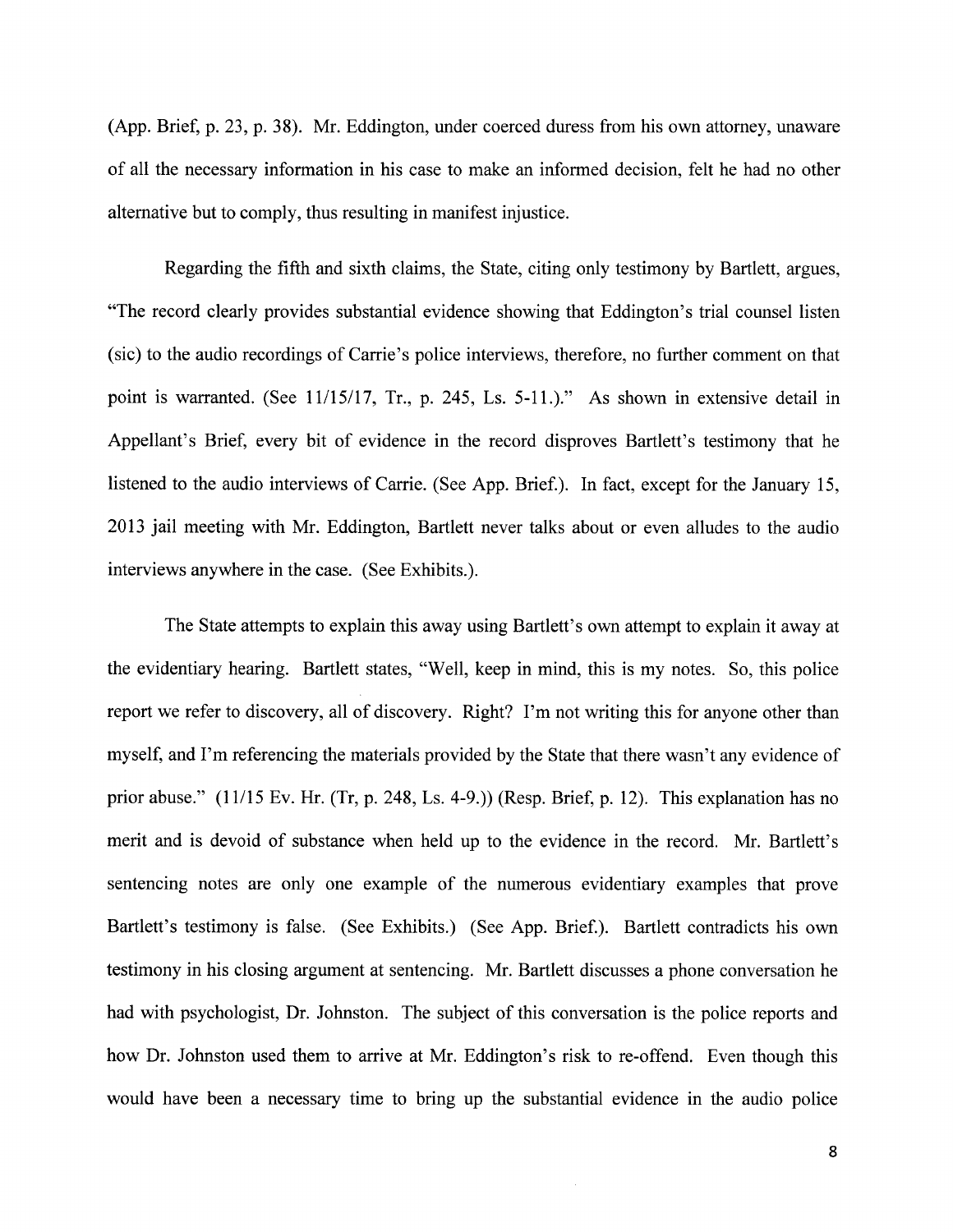interviews, Bartlett does not do this. The police audio interviews, as in every other aspect of the case, are never mentioned by Bartlett. (Ex I (Tr., p. 91, Ls. 8-13.)). (App. Brief, p. 36.). When discussing the written police reports with Dr. Johnston, was Bartlett referring to the police reports as "all of discovery?" (Resp. Brief, p. 12.). The evidence shows that Dr. Johnston was not given the police audio interview CD's by Bartlett and the context of the conversation, as told by Bartlett, involves only the literal written police reports. (Ex. 11, I.). The substantial and competent evidence shows that Bartlett did not listen to the police audio interviews.

There is nothing ambiguous about Mr. Eddington's testimony regarding Mr. Bartlett's listening to the audio police interviews. (Resp. Brief, p. 11) (App. Brief, p. 33.). Left out of the state's argument is that based on Mr. Eddington's understanding that Bartlett had only listened to Mr. Eddington's police interrogation, Bartlett was asked at the January 15, 2013 jail meeting, by Eddington, if he had listened to the police audio interviews. Mr. Bartlett emphatically clarifies this issue by stating that Mr. Eddington's family, "couldn't afford for him to listen to all of the audios." (11/15 Ev. Hr. (Tr., p. 118.)). And, as shown, the substantial evidence presented overwhelmingly reinforces Mr. Bartlett's statement to Mr. Eddington that he did not listen to these interviews. (App. Brief, pp. 23-49.). (See Entire Record.).

The State argues that Mr. Eddington's email and phone records were not submitted as evidentiary exhibits at the hearings. (Resp. Brief, p. 13.). Prosecutor Akamatsu questioned Mr. Eddington regarding this issue at the hearing. Ms. Akamatsu asks, "Mr. Eddington, you have failed to provide any of the records, cell phone or email records that you claim Mr. Bartlett should have gathered. Correct?" .... , Mr. Eddington responds, "They were provided in the Rule 35, so the court has seen them." (11/15 Ev. Hr. (Tr., pp. 183-184)). And, in the dismissal, the Court acknowledges this very fact, "Petitioner testified he asked Bartlett to get copies of Ron's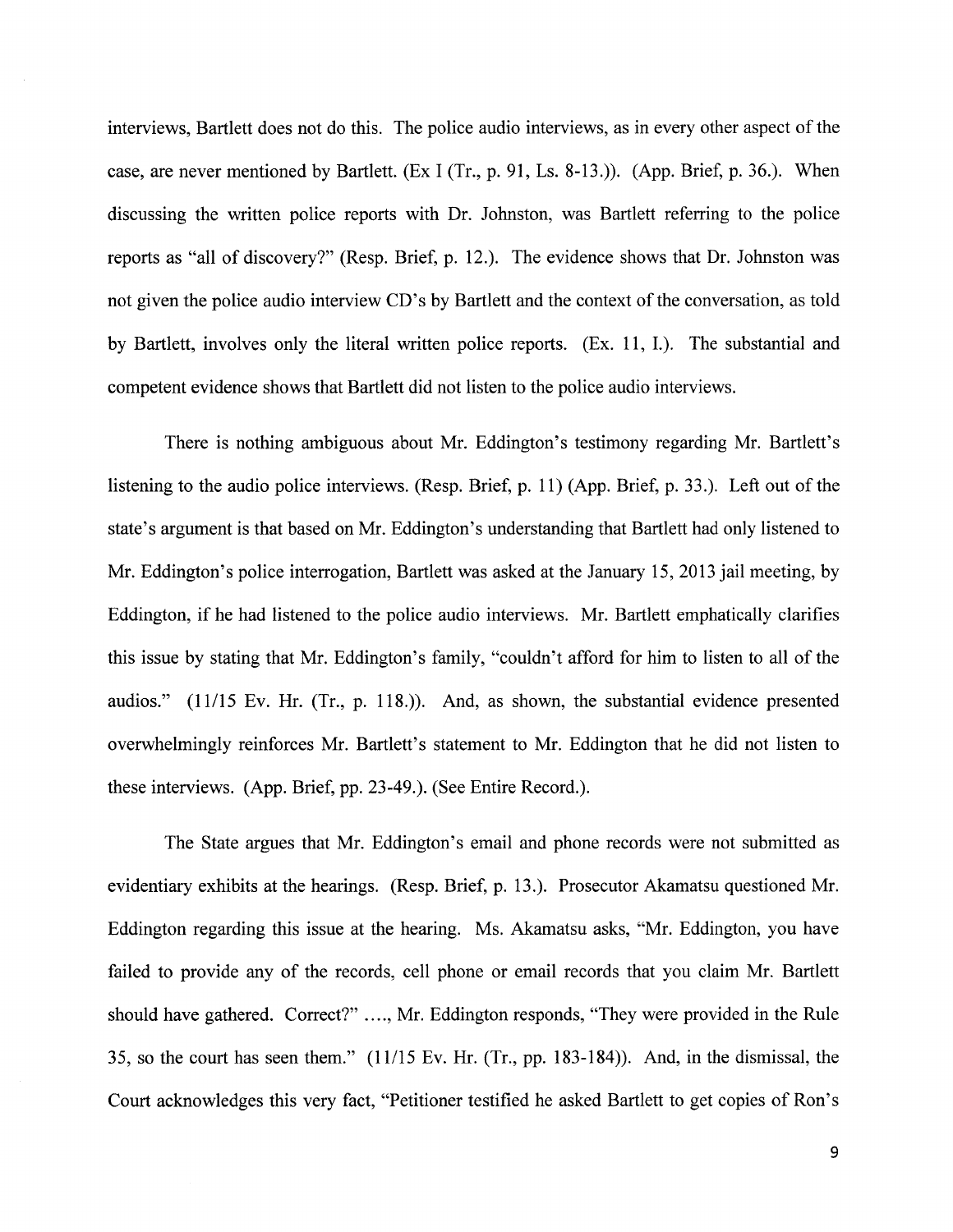phone records and emails so that they could refute Carrie's statements that Ron had called, or text excessively which Ron felt made him appear as an obsessed stalker at the sentencing hearing. These records were not presented to the Court at sentencing although they were included with Petitioner's Rule 35 request..." (R. 265.). This statement in the dismissal shows that the substance of the evidence in the email and phone records was known to the Court as there was nothing in the dismissal refuting Mr. Eddington's claim about these records. It's reasonable to state that the District Court would have used any contrary information regarding these records to aid its dismissal.

By the time of the sentencing hearing, it's reasonable to state that with the knowledge that there would be no adversarial challenge, Carrie and the State were able to present Mr. Eddington as a violent manipulative abuser and stalker with a narrative that was provably untrue. (Ex. H.). The facts showing there were legitimate challenges to Carrie's and the State's narrative at sentencing which were not made and the fact that there is no apparent reason to fail to make those challenges show that to not raise those challenges was the result of "inadequate preparation, ignorance of law, or other shortcomings capable of objective review." Pratt v. State, 134 Idaho 581,584, 6 P. 3d 831,834 (2000).

### **IV. CONCLUSION**

Contrary to Respondent's very limited argument, Mr. Eddington, by a preponderance of the evidence, proved that his counsel Michael Bartlett provided ineffective assistance of counsel because of his actual conflict of interest, because he pressured Mr. Eddington into pleading guilty, and because he failed to listen to the audio police interviews. Mr. Eddington respectfully asks this Honorable Court that he be granted post-conviction relief, and that he be permitted to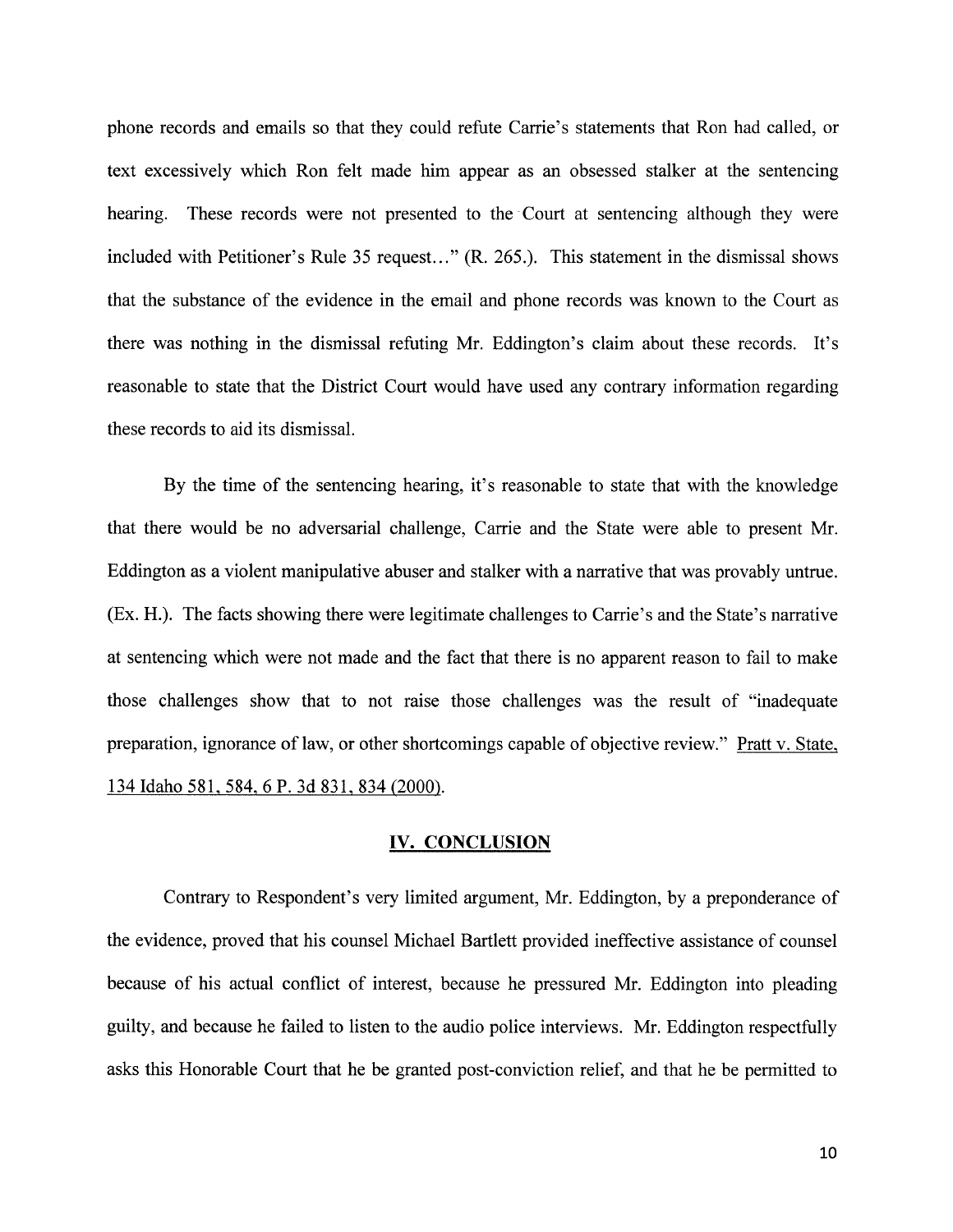withdraw his guilty plea, so he can defend himself from the charges pressed against him in the underlying criminal case.

RESPECTFULLY SUBMITTED this 2<sup>nd</sup> day of January 2019.

 $\hat{\mathbf{v}}$ 

Ronald S. Eddington, Appellant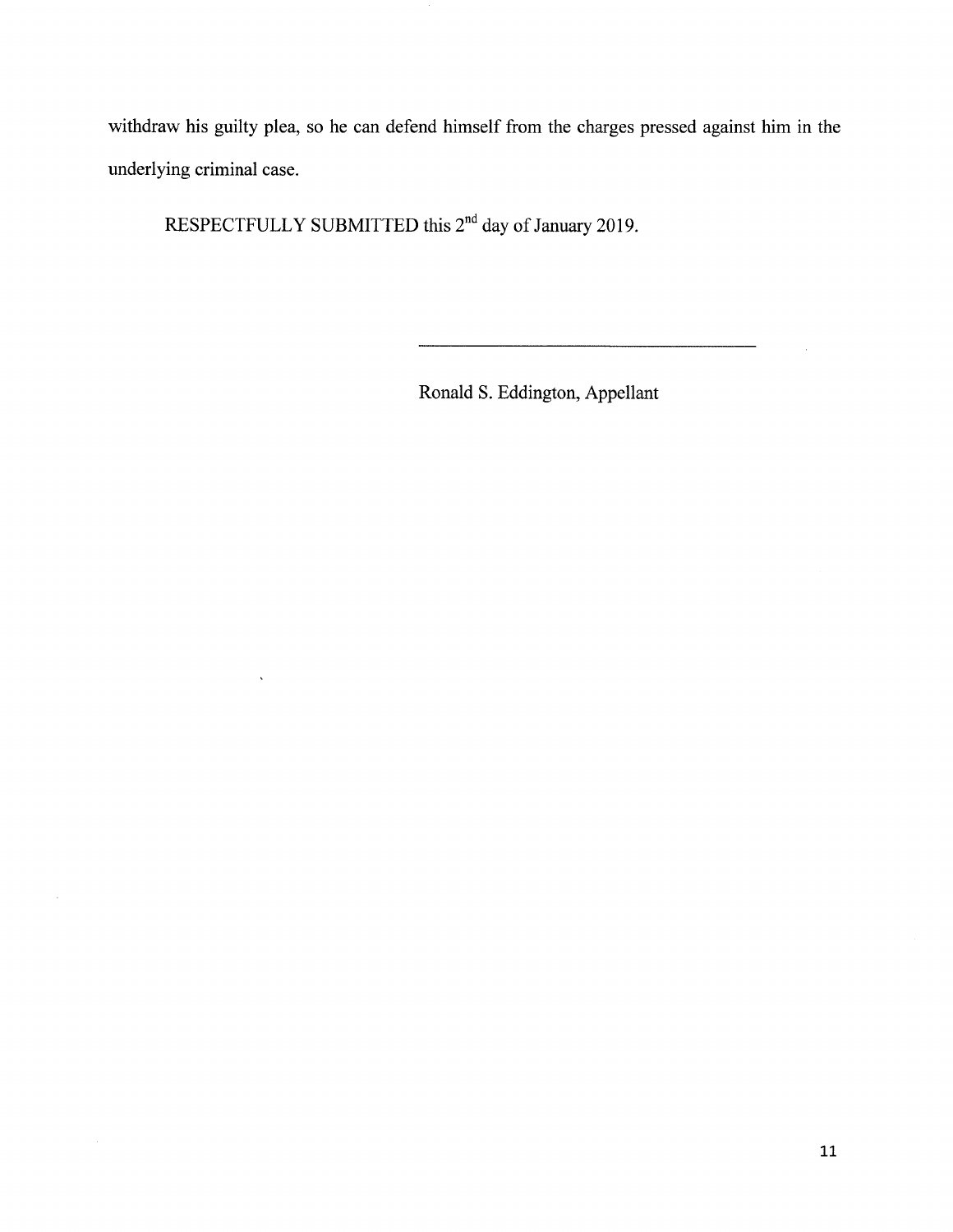RESPECTFULLY SUBMITTED this 2<sup>nd</sup> day of January 2019.

 $\sqrt{2\pi d} \sqrt{2\pi}$ Ronald S. Eddington, *<sup>Q</sup>*~ Appellant

I